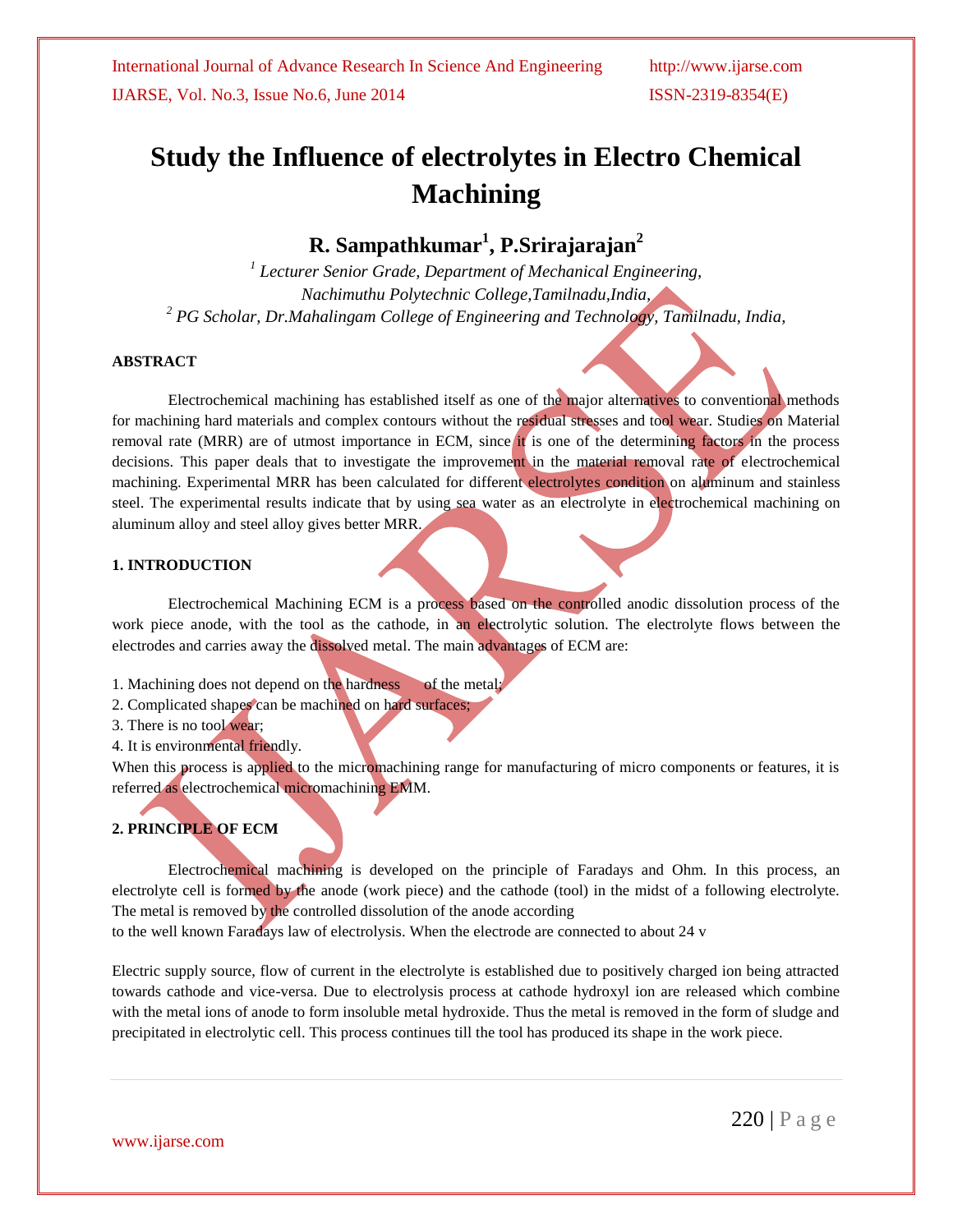#### **3. ELECTROLYSIS**

Electrolysis is the name given to the chemical process which occurs, for example, when an electric current is passed between two conductors dipped into a liquid solution.



The system of electrodes and electrolyte is referred to as the electrolytic cell, whilst the chemical reactions which occur at the electrodes are called the anodic or cathodic reactions or processes.

## **3. MECHANISM OF ELECTROLYSIS PROCESS**

Electrolytes are different from metallic conductors of electricity in that the current is carried not by electrons but by atoms, or group of atoms, which have either lost or gained electrons, thus acquiring either positive or negative charges. Such atoms are called ions. Ions which carry positive charges move through the electrolyte in the direction of the positive current that is, toward the cathode and are called cations. Similarly, the negatively charged ions travel toward the anode and are called anions. The movement of the ions is accompanied by the flow of electrons, in the opposite sense to the positive current in the electrolyte, outside the cell, as shown in Figure 1 and both reactions are a consequence of the applied potential difference that is voltage from the electric source.[8]

#### **4. EQUIPMENT**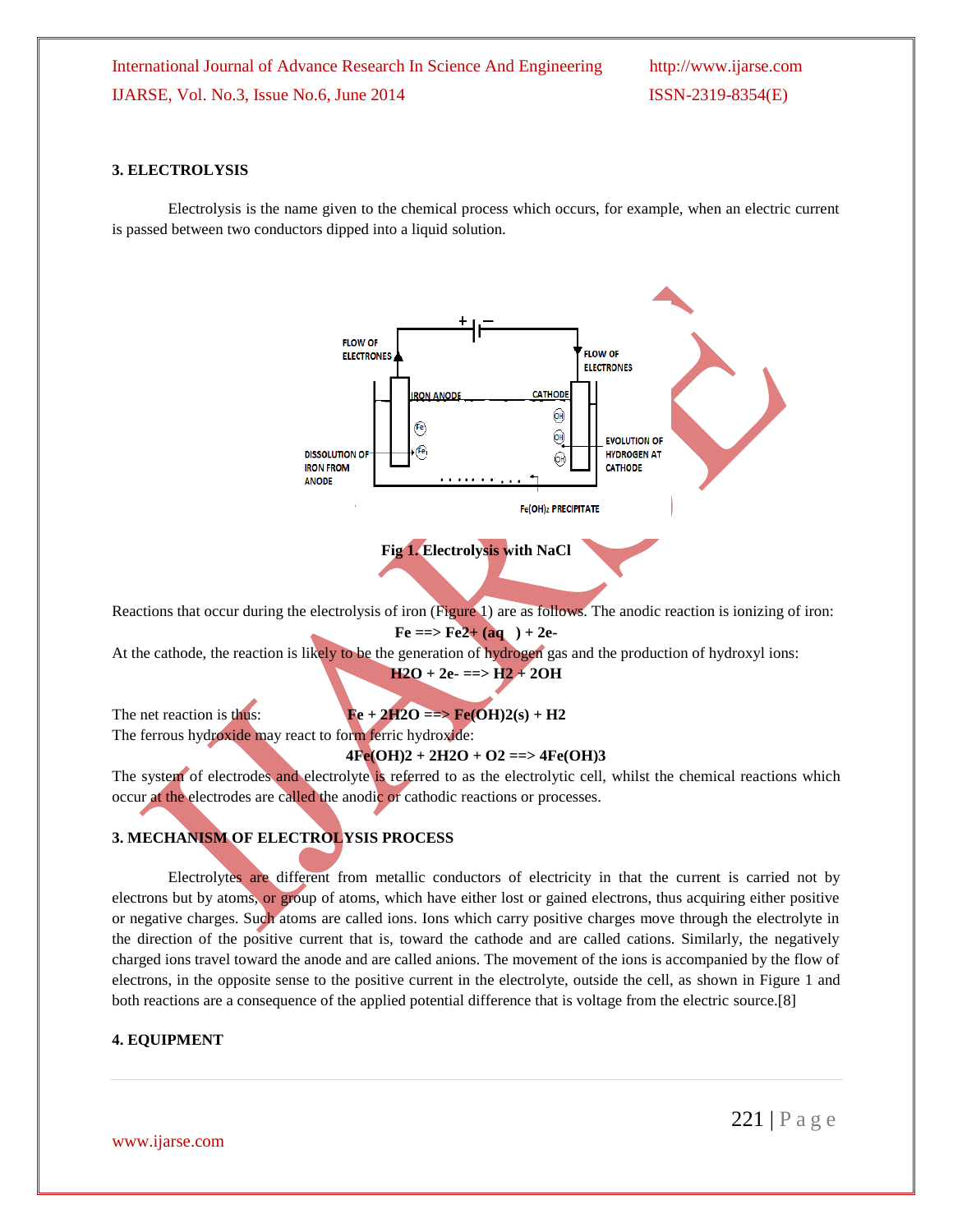The electrochemical machining system has the following modules:

- Power supply
- Electrolyte filtration and delivery system
- Tool feed system
- Working tank

Figure 2 shows the schematic set up of ECM [1] in which two electrodes are placed at a distance of about 0.5 to 1mm & immersed in an electrolyte, which is a solution of sodium chloride [8]. When an electrical potential of about 24V is applied between the electrodes, the ions existing in the electrodes migrate toward the electrodes. Positively charged ions are attracted towards the cathode & negatively charged towards the anode. This initiates the flow of current in the electrolyte. This process continues and tool reproduces its shape in the work piece (anode). The high current densities promote rapid generation of metal hydroxides and gas bubble in the small spacing between the electrodes.



**Fig.2 shows the schematic set up of ECM**

#### **5. PROCESS PARAMETERS IN ECM**

Following are the some parameters which govern the ECM.

#### *5.1 Voltage*

The nature of applied power supply is of two types: DC (full wave rectified) and pulse DC. A full wave rectified DC supplies continuous voltage and a pulse generator is used to supply pulses of voltage with specific ontime and off-time. In ECM, the use of pulse voltage has the following advantages:[7] • The waste sludge can be removed during the off-time, as the formation of the sludge in the narrow gap might lead to clogging and deposition on the tool, which will have an adverse effect on the machining process.

• It prevents the electrolyte from reaching high temperatures. The use of sufficient off-time allows it to cool down to normal temperature.

• The gap checking and tool repositioning can also be conducted during these pulse pauses to establish a given gap size, before the arrival of the next pulse, leading to a significant reduction in the indeterminacy of the gap and, hence, of the shaping accuracy.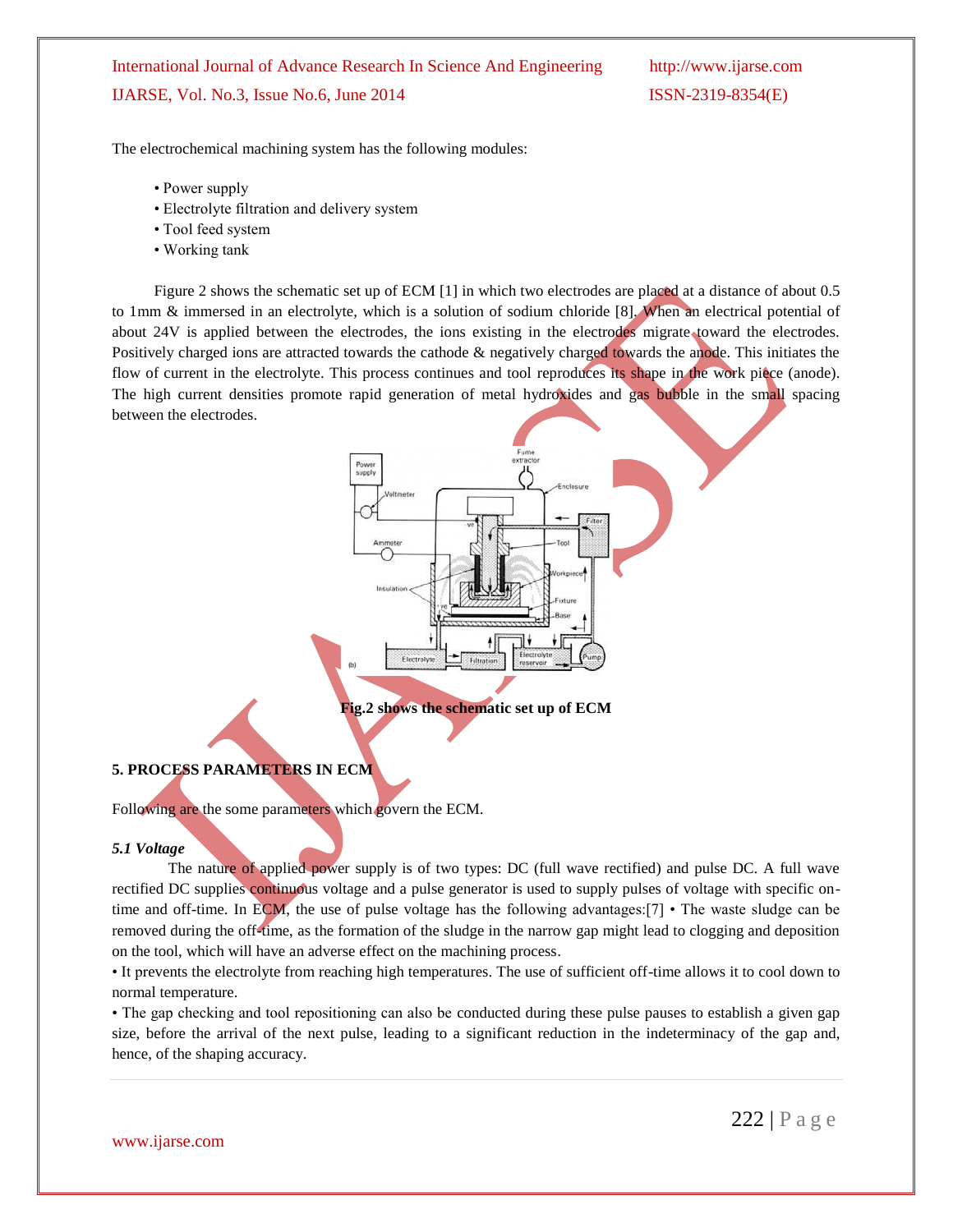• The use of pulsed voltage also improves the surface finish criteria of EMM.

#### *5.2 Inter-electrode gap(IEG)*

The gap between the tool (cathode) and the work piece (anode) is important for metal removal in ECM processes.[6] It plays a major role for accuracy in shape generation.

#### *5.3 Electrolyte and its concentration*

ECM electrolyte is generally classified into two categories:

a) Passivity electrolyte containing oxidizing anions e.g. sodium nitrate and sodium chlorate, etc.

b) Non-passivity electrolyte containing relatively

Aggressive anions such as sodium chloride. Passivity electrolytes are known to give better machining precision. This is due to their ability to form oxide films and evolve oxygen in the stray current region. Most of the investigation researchers recommended NaNO3 and NaCl solution with different concentration for electrochemical machining (ECM). The pH value of the electrolyte solution is chosen to ensure good dissolution of the work piece material during the process without the tool being attacked. It is usual to work with natural NaCl electrolyte solution. The metal removal rate (MRR) increases with increase in electrolyte concentration.

#### **6. EXPERIMENTATION WORK**

Experimental runs are taken on ECM setup by various electrolytes and keeping IEG, voltages are constant. Actual MRR is calculated for various readings

#### *6.1. Experimental setup*

Fig 3 shows a photograph of the experimental set of ECM on which the said experimentation is carried out.



**Fig 3. Experimental setup of ECM**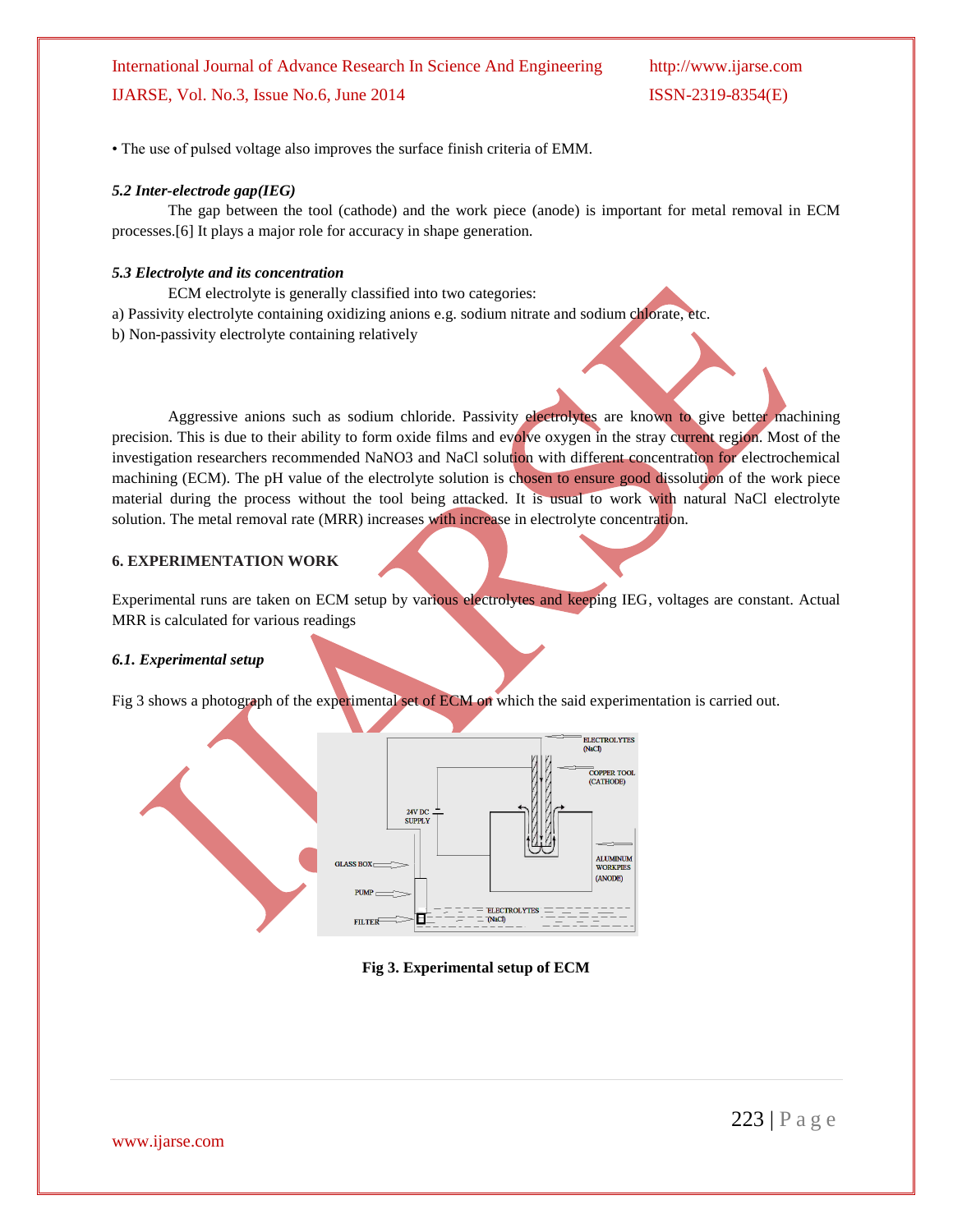

www.ijarse.com

224 | P a g e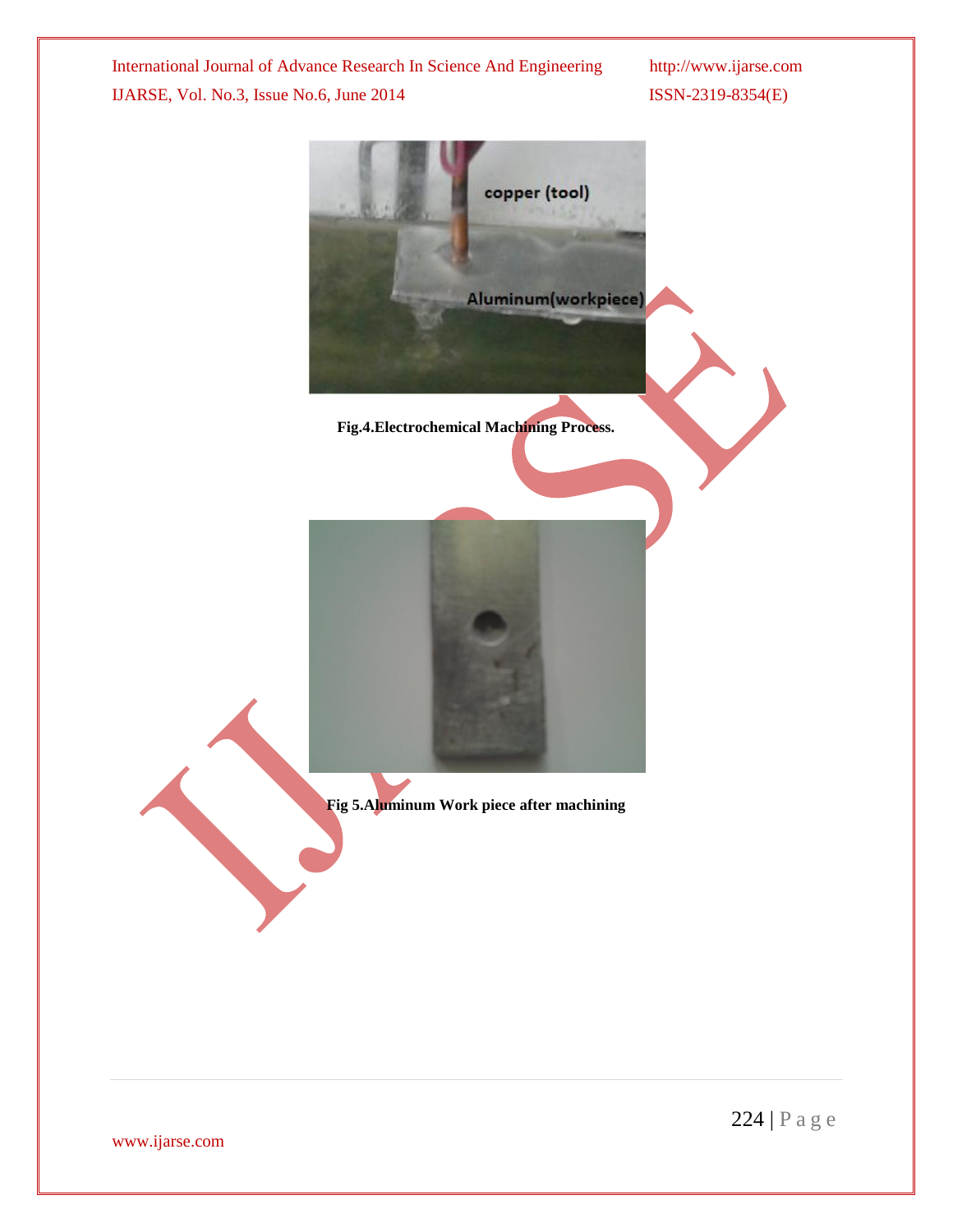**Fig 6.Stainless steel work piece after machining**

#### **7. PROCESS PARAMETERS**

- **Tool**: copper (2mm diameter)
- •**Types of Electrolytes:** NaCl, KAISO4, Na2NO3, Na<sub>2</sub>SO<sub>4</sub>, K<sub>2</sub>SO<sub>4</sub>, K<sub>2</sub>NO<sub>3</sub> (35gm/liter), sea water
- **Flow rate:** 10 Ltr/hr
- **Work piece**: Stainless steel EN Series 58A (AISI 302B) And Aluminum 6063.

#### *7.1 Components of alloy*

Table No 1 shows the various components of alloy Stainless steel EN Series 58A (AISI No 302B)

#### **Table7.1 various components of alloy**

| <b>Element</b>  | Composition<br>$(\%)$ | <b>Density</b><br>(g/cm3) | <b>Atomic</b><br>weight | <b>Valency</b> |
|-----------------|-----------------------|---------------------------|-------------------------|----------------|
| Carbon C        | 1.18                  | 2.26                      | 12.011                  |                |
| Manganese<br>Mn | 1.43                  | 7.43                      | 54.938                  | ↑              |
| Silicon Si      | 0.44                  | 2.33                      | 28.086                  | 4              |

225 | P a g e

www.ijarse.com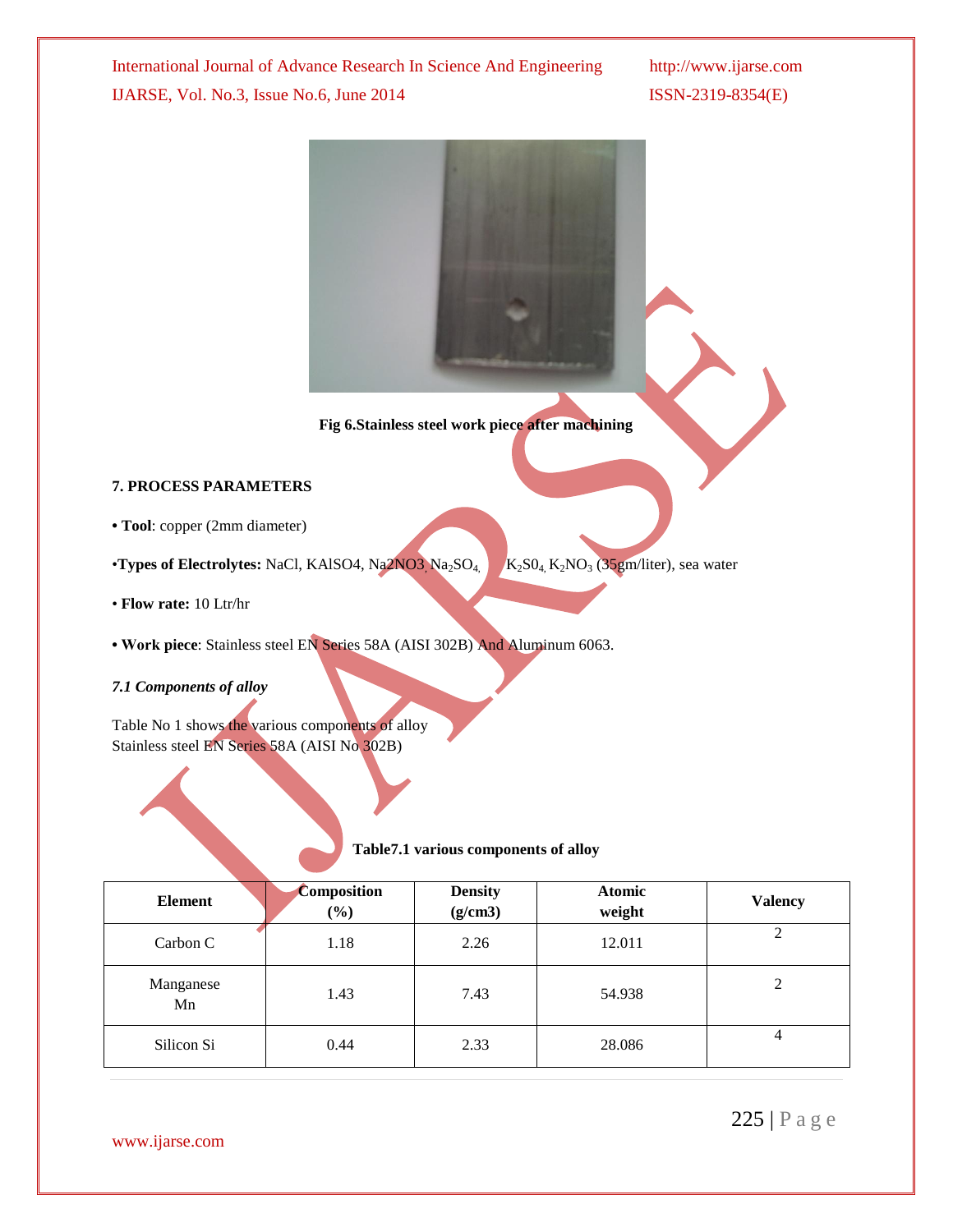| Chromium<br>Cr | 18.65 | 7.19 | 51.996 |  |
|----------------|-------|------|--------|--|
| Nickel Ni      | 8.20  | 8.90 | 58.693 |  |
| Iron Fe        | 69.85 | 7.86 | 55.845 |  |

#### **Table7.2. shows the various components of alloy Aluminum 304.**

| <b>Element</b> | Component<br>$(\%)$ | <b>Density</b><br>$(g/cm^3)$ | <b>Atomic</b><br>Weight | <b>Valency</b> |
|----------------|---------------------|------------------------------|-------------------------|----------------|
| Silicon Si     | $\cdot$             | 2.3290                       | 28.085                  | $\overline{4}$ |
| Iron Fe        | .35                 | 7.874                        | 55.845                  | $\overline{2}$ |
| Copper Cu      | .10                 | 8.96                         | 63.546                  | $\overline{2}$ |
| manganese Mn   | .10                 | 7.21                         | 54.93804                | $\overline{c}$ |
| magnesium Mg   | .45 <sub>1</sub>    | 1.738                        | 24.305                  | $\overline{2}$ |
| Chromium Cr    | .10                 | 7.19                         | 51.9961                 | $\overline{2}$ |
| Titanium Ti    | .10                 | 4.506                        | 47.867                  |                |
| zinc Zn        | .10                 | 7.14                         | 65.38                   | $\overline{2}$ |
| aluminum Al    | 98.5                | 2.7                          | 26.98153                | 3              |

Table No 3 shows the readings and calculated MRR for various electrolytes on aluminum while voltage, current and IEG were kept constant during all readings. MRR is given in g/sec.Table7.3. shows the readings and calculated MRR for various electrolytes on aluminum

| Sr no | Electrolyte        | Initial weight $(g)$ | Final weight $(g)$ | Time<br>(sec) | <b>MRR</b><br>(g/sec) |
|-------|--------------------|----------------------|--------------------|---------------|-----------------------|
|       | Kalso <sub>4</sub> | 13.2409              | 13.2332            | 20            | $3.85e-4$             |

#### **7.3 Observation table for different electrolyte**

226 | P a g e

www.ijarse.com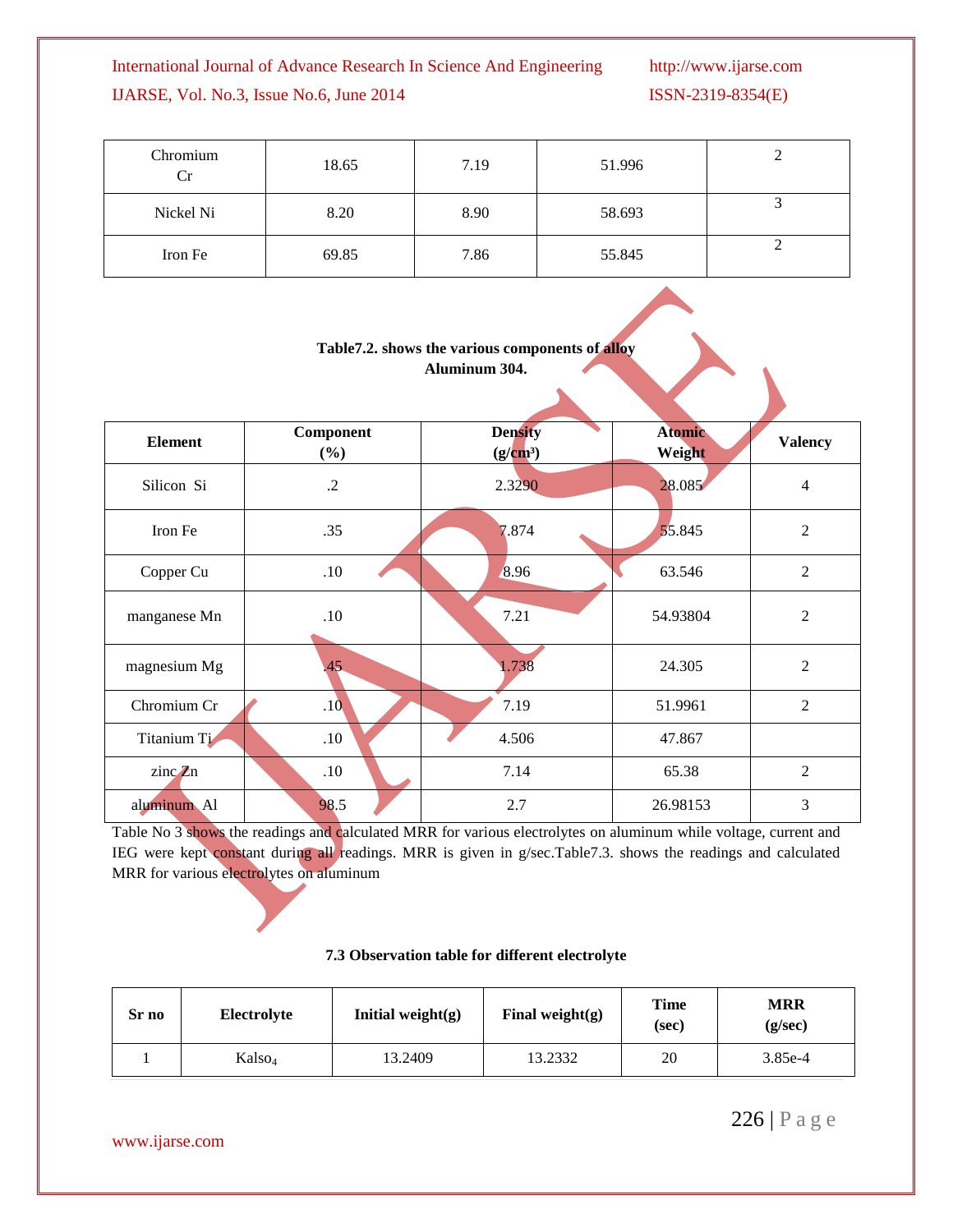| $\overline{2}$ | Kno <sub>3</sub>                | 13.243  | 13.2055 | 20 | 1.873e-3   |
|----------------|---------------------------------|---------|---------|----|------------|
| 3              | Na <sub>2</sub> SO <sub>4</sub> | 13.6793 | 13.6681 | 20 | 5.6e-4     |
| 4              | $K_2SO_4$                       | 14.2361 | 14.2252 | 20 | $5.43e-4$  |
| 5              | NaC <sub>1</sub>                | 14.4769 | 14.4140 | 20 | $3.145e-3$ |
| 6              | Nano <sub>3</sub>               | 12.4438 | 12.3370 | 20 | 5.34e-3    |
| 7              | Sea water                       | 13.2183 | 13.0466 | 20 | 8.583e-3   |

Table No 4 shows the readings and calculated MRR for various electrolytes on stainless steel while voltage, current and IEG were kept constant during all readings. MRR is given in *g*/sec.

**Table7.4.Shows the readings and calculated MRR for various electrolytes on stainless steel**

| Sr no          | Electrolyte                     | Initial weight $(g)$ | Final weight(g) | <b>Time</b><br>(sec) | <b>MRR</b><br>(g/sec) |
|----------------|---------------------------------|----------------------|-----------------|----------------------|-----------------------|
| 1              | Kalso <sub>4</sub>              | 25.4821              | 25.4664         | 20                   | 7.85e-4               |
| 2              | Kno <sub>3</sub>                | 23.8345              | 23.8046         | 20                   | 1.495e-3              |
| 3              | Na <sub>2</sub> SO <sub>4</sub> | 21.5112              | 21.5081         | 20                   | $1.55e-3$             |
| $\overline{4}$ | $K_2SO_4$                       | 28.4283              | 28.3956         | 20                   | $1.634e-3$            |
| 5              | NaCl <sup>+</sup>               | 21.9213              | 21.7265         | 20                   | 8.675e-3              |
| 6              | Nano <sub>3</sub>               | 27.0121              | 26.9825         | 20                   | 1.455e-3              |
| 7              | Sea water                       | 24.5421              | 24.2464         | 20                   | .014785               |
|                |                                 |                      |                 |                      |                       |

# **8. CONCLUSION**

The experimentation work consists of study the influence of electrolytes in electrochemical machining. Some of the other process parameter such as machining voltage and inter electrode gap (IEG), tool diameter etc kept as constant. The actual and theoretical material removal rates were calculated and also find the percentage of error for each condition. The seawater gives the appreciable amount of MRR.

#### **REFERENCES**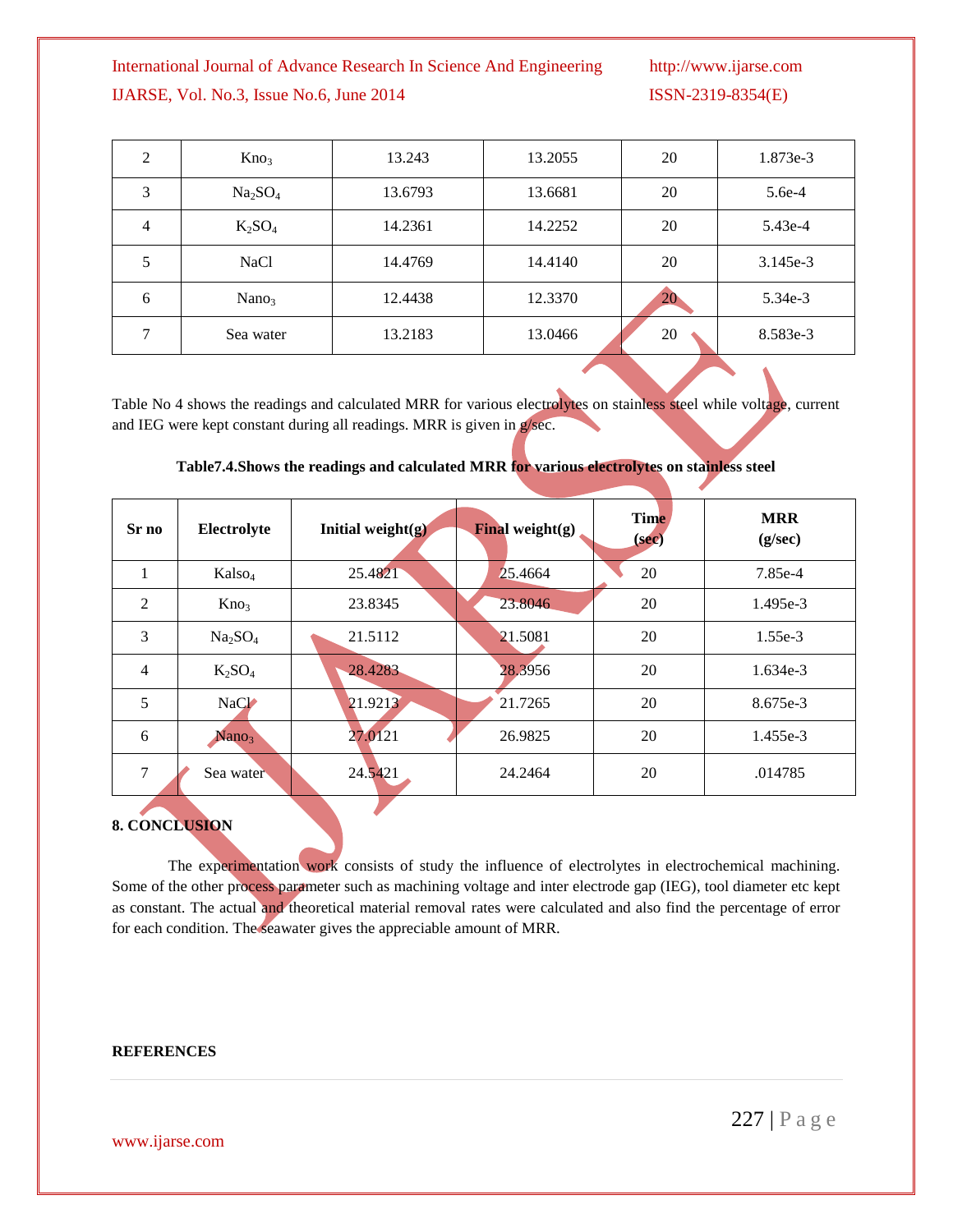[1]. Rajurkar, K.P.; Zhu, D.; McGeough, J.A.; Kozak, J.; and DeSilva, A. (1999). New developments in electrochemical machining. Annals of the CIRP, 48(2), 567-579.

[2] K.P. Rajurkr, et al., Electrochemical polishing of biomedical titanium orifice rings, J. Mater. Process. Technol. 35 (1992) 83–91.

[3] O.L. Riggo, C.E. Locke, Anodic Protection, Plenum Press, New York, 1981.

[4] B. Bhattacharyya, B. Doloi, P.S. Sridhar, Electrochemical micro-machining: new possibilities for micromanufacturing, J. Mater. Process. Technol. 113 (2001) 301–305.

[5] J. A. McGeough and X. K. Chen, Machining methods: electrochemical, in "Kirk-Othmer J. I.

[6] K. P.Rajurkar, J. Kozak, and B. Wei, Study of Pulse Electrochemical Machining Characteristics "Annals International College for Production Research" Vol. 42, 231-234, 1993.

[7]. Rajurkar, K.P., Levy, G., Malshe, A., Sundaram, M.M., McGeough, J., Hu, X., Resnick, R., and DeSilva, A. (2006). Micro and nano machining by electro-physical and chemical processes, Annals of the CIRP, 55(2), 643-666.

[8]. Bhattacharyya, B., Malapati, M., Munda, J., and Sarkar, A. (2007). Influence of tool vibration on machining performance in electrochemical micro-machining of copper. International Journal of Machine Tools and Manufacture, 47(2), 335-342.

[9]. Sekar T, Marappan R., (2008). Experimental investigations into the influencing parameters of electrochemical machining of AISI 202, Journal of Advanced Manufacturing Systems, 7(2), 337-43.